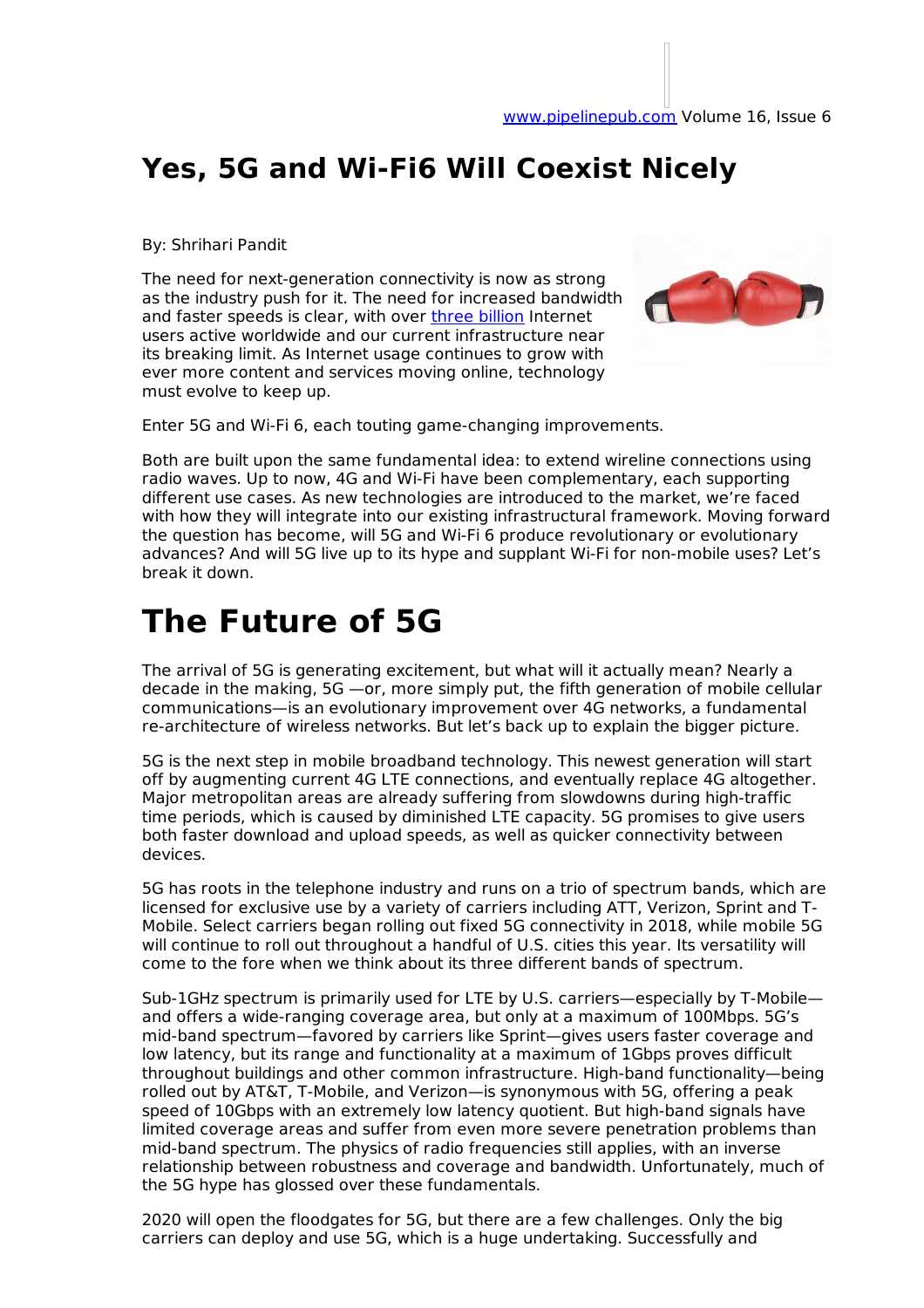strategically deploying a nationwide network for seamless mobile coverage from collectively connected base stations, whose signals are strong enough to serve multiple people across multiple areas at once, will require significant capital.

Upgrading a nationwide network for 5G will also take carriers a long time to fully deploy, perhaps at least several years. 5G requires smaller cells, so many more locations need to be added, usually with fiber backhaul. Additionally, consumer adoption may lag as users wait to see the value of upgrading. Those in major cities that currently have access may very well be able to take advantage of lightning-fast connectivity speeds with a 5G-enabled device, but coverage so far is still severely limited.

To eventually recoup any sort of 5G investment, the carriers will most likely have to rely on increasing subscription premiums, which can also have a negative reaction on the consumer side.

Additionally, the speed of your 5G connection will still vary depending on your location. Since each carrier will have differing rollout strategies, your experience using 5G in New York may be totally different than that of your parents who live halfway across the country in Chicago. Even then, experience in each location will also vary by carrier.

There are also multiple barriers to supplanting Wi-Fi usage with 5G, starting with existing hardware. For example, while a 5G booster claims it will work wonders for telemedicine or seemingly far-out ideas like remote surgery, it's hard to imagine any entity like a hospital, school or even an office migrating all their Wi-Fi hardware to connect via 5G. Expensive medical devices, university networks and multibillion-dollar servers can't be completely replaced overnight. Furthermore, any 5G migration would also entail paying a carrier for data transmission when they currently get free and unlimited via Wi-Fi on their wireline connection.

5G will greatly improve bandwidth and latency of current mobile networks, but it seems implausible that 5G will supplant many use cases for Wi-Fi 6. Speaking of which, let's take a look at that alternative.

## **The Future of Wi-Fi 6**

The opposite side of the connectivity coin lies in Wi-Fi 6. Similar to the Wi-Fi we use today, Wi-Fi 6 will be used primarily to wirelessly connect devices within an area. For example, in offices as local area networks or in public areas as an amenity, but with huge performance improvements in throughput and latency.

While fiber connectivity is foundational to both platforms, with both Wi-Fi 6 and 5G seen as wireless extensions of underlying fiber connections, Wi-Fi 6 relies on unlicensed spectrums. The primary distinction in use is rooted in history and FCC policy.

Wi-Fi is a protocol that is rooted in the computer industry and was developed to run on unlicensed spectrum. This means it can be used by any device and by any user, which is in stark contrast to 5G's reliance on major carriers.

But it is this permission-less aspect of Wi-Fi that has driven adoption over the last two decades to near ubiquity for wireless connections in offices, homes and public spaces. In other words, Wi-Fi 6 will complement current standards and infrastructure, not replace them.

The hope is that this next generation of wireless technology, based on what is called the IEEE 802.11 ax standard, will be used to usher in a cutting-edge wave of new devices and wireless capabilities that will boost networks with speedier connectivity and much less congestion — not to mention the potential it has for enabling lower battery consumption across devices.

Wi-Fi 6 improves performance because it manages bandwidth more efficiently. Through a scheme called orthogonal frequency division multiple access (OFDMA), it can put multiple client devices on a single channel and provide improved signal modulation through quadrature amplitude modulation, or QAM. This will boost performance for time-sensitive applications like VoIP.